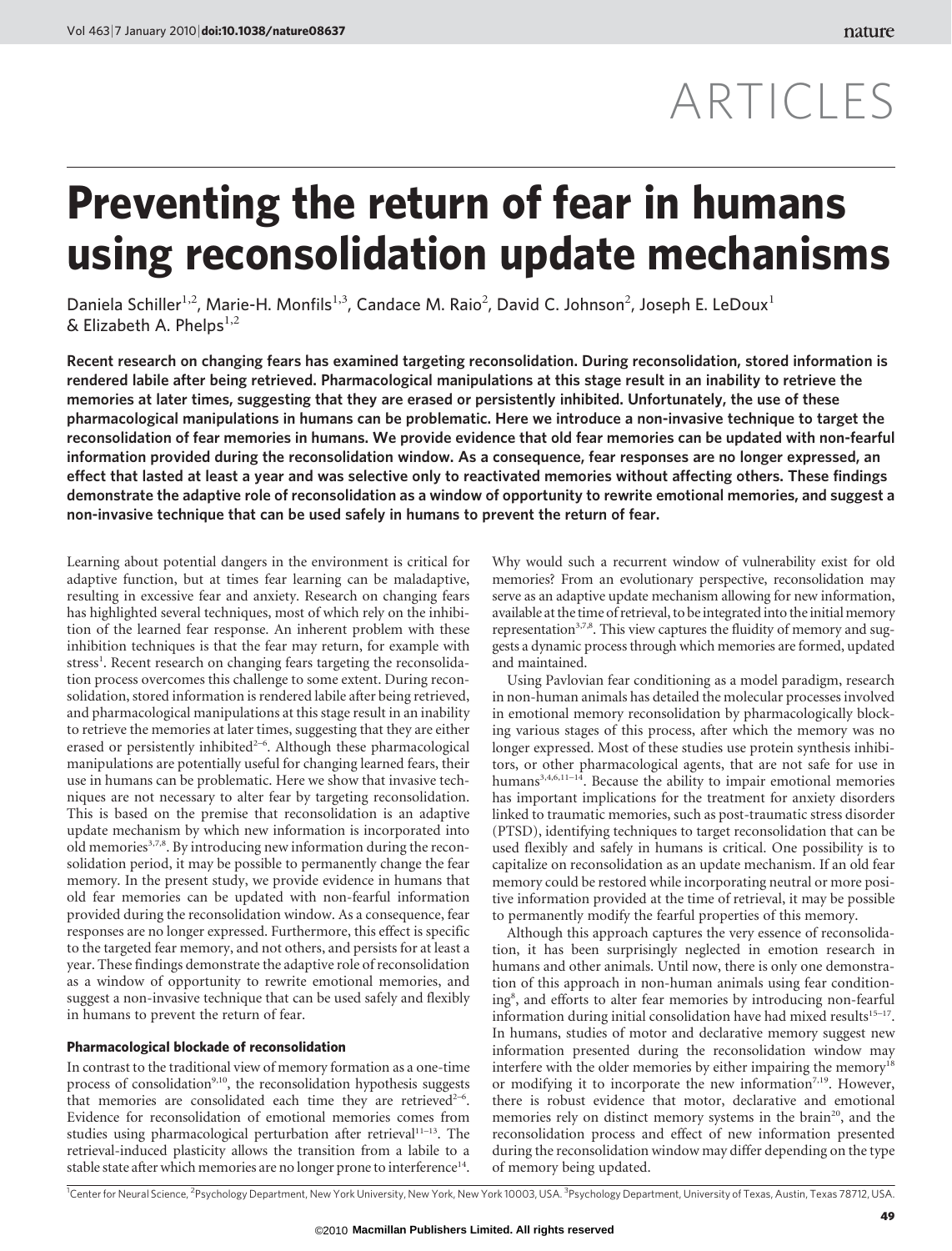#### Interference of reconsolidation using extinction

In the present study, we sought to capitalize on reconsolidation as an update mechanism and attempted to alter emotional memories with new information. We propose that updating a fear memory with non-fearful information, provided through extinction training, would rewrite the original fear response and prevent the return of fear. A recent study in rats<sup>8</sup> provides strong evidence in support of this hypothesis. In brief, 24 h after fear conditioning, rats were reminded of the conditioned stimulus using a single retrieval trial, and subsequently underwent extinction training. The extinction phase was conducted either within or outside the reconsolidation window, which lasts about  $6 h^{11,18}$ . It was found that fear responses returned only in rats that underwent extinction after reconsolidation was completed. In contrast, rats that had extinction training during the reconsolidation window did not show recovery of fear.

To test this hypothesis in humans, we designed two experiments examining whether extinction training conducted during the reconsolidation window would block the return of extinguished fear. In the first study, three groups of subjects underwent fear conditioning using a discrimination paradigm with partial reinforcement (Fig. 1a). Two coloured squares were used. One square (conditioned stimulus+, hereafter termed  $CS+$ ) was paired with a mild shock to the wrist (unconditioned stimulus) on 38% of the trials, whereas the other square was never paired with shock  $(CS-)$ . A day later, all three groups underwent extinction training in which the two conditioned stimuli were repeatedly presented without the unconditioned stimulus. In two groups the fear memory was reactivated before extinction using a single presentation of the CS+. One group ( $n = 20$ ) received the reminder trial 10 min before extinction (within the reconsolidation

|  | Dav 1 | Day 2                                                                                               | Day 3 |
|--|-------|-----------------------------------------------------------------------------------------------------|-------|
|  |       | Group 1: Acquisition   Reminder $\frac{10 \text{ min}}{2}$ Extinction   Re-extinction               |       |
|  |       | Group 2: Acquisition Reminder $\leftarrow \frac{6 \text{ h}}{2 \text{ h}}$ Extinction Re-extinction |       |
|  |       | Group 2: Acquisition   No reminder - Extinction   Re-extinction                                     |       |
|  |       | Spontaneous recovery: (1st trial of re-extinction) – (last trial of extinction)                     |       |





differential SCRs (CS+ minus CS-) during acquisition (late phase), extinction (last trial) and re-extinction (first trial) for each experimental group (10-min reminder, 6-h reminder and no reminder). The three groups showed equivalent fear acquisition and extinction. Spontaneous recovery (first trial of re-extinction versus the last trial of extinction) was found in the group that had not been reminded or that was reminded 6 h before extinction. In contrast, there was no spontaneous recovery in the group reminded 10 min before extinction.  $*P < 0.05$  (between acquisition and extinction, or between extinction and re-extinction within group). Error bars represent standard errors.

window), whereas the second group ( $n = 23$ ) was reminded 6 h before extinction (outside the reconsolidation window $11,18$ ). The third group  $(n = 22)$  was not reminded of the fear memory before extinction training. Twenty-four hours later, all three groups were presented again with the conditioned stimuli without the unconditioned stimulus (re-extinction) to assess spontaneous fear recovery. The measure of fear was the skin conductance response (SCR). At each stage, the differential fear response was calculated by subtracting responses to the  $CS$  – from responses to the  $CS$ +.

The results of the spontaneous recovery experiment are presented in Fig. 1b (see also Supplementary Fig. 1). Subjects that showed successful levels of fear acquisition and extinction were included in the analysis. We verified that these levels were equivalent between the groups using two-way analysis of variance (ANOVA) with main effects of group (10 min, 6 h and no reminder) and time (early and late phase). For both acquisition and extinction there was a significant main effect of time  $(F_{1,62} = 9.92, P < 0.05; F_{1,62} = 19.59, P < 0.01,$ respectively) but no effect of group or interaction. Follow-up t-tests confirmed that subjects had significantly stronger responses to  $CS$ + than to CS- during acquisition (late phase; 10-min group:  $t = 2.68$ ,  $P < 0.05$ ; 6-h group:  $t = 3.72$ ,  $P < 0.05$ ; no-reminder group:  $t = 3.72$ ,  $P < 0.05$ ), but by the last trial of extinction there was no difference (10-min group:  $t = -0.94$ ; 6-h group:  $t = -0.23$ ; no-reminder group:  $t = -0.79$ ; all not significant).

The decrease in fear responses from acquisition (late phase) to extinction (last trial) for each group was assessed using a two-way ANOVA with main effects of group (10 min, 6 h and no reminder) and time (acquisition, extinction). This showed a significant main effect of time ( $F_{1,62} = 29.9$ ,  $P < 0.01$ ), but no effect of group or interaction. Follow-up t-tests confirmed the reduction of fear in all three groups (10-min group:  $t = 2.70$ ,  $P < 0.05$ ; 6-h group:  $t = 4.06$ ,  $P \le 0.05$ ; no-reminder group:  $t = 4.07$ ,  $P \le 0.05$ ), and there was no difference in the level of fear reduction between the groups ( $P > 0.5$ ) for all three comparisons).

Spontaneous recovery was assessed using a two-way ANOVA with main effects of group (10 min, 6 h and no reminder) and time (early and late phase of re-extinction, defined by the mean first four responses versus the subsequent four, respectively) showing a significant main effect of time ( $F_{1,62} = 6.26$ ,  $P < 0.05$ ), and a group  $\times$  time interaction ( $F_{2,62} = 4.63$ ,  $P < 0.05$ ). Follow-up *t*-tests compared the differential responses between the last trial of extinction and the first trial of re-extinction. Spontaneous recovery was found in subjects who did not receive a reactivation trial before extinction ( $t = 2.69$ ,  $P < 0.05$ ), or who underwent extinction 6 h after fear reactivation  $(t = 2.66, P < 0.05)$ . In contrast, subjects that had extinction 10 min after reactivation showed no spontaneous recovery  $(t = 0.28$ , not significant). These results indicate that the spontaneous recovery of fear after extinction can be prevented if extinction training is conducted during the time window in which the fear memory is proposed to be undergoing reconsolidation.

## Persistence of reconsolidation blockade

In this initial study, we used a 24 h interval to test for long-term memory, which, for practical reasons, is the standard in human fear recovery experiments<sup>16,17,21–23</sup>. However, if the fear memory is persistently altered, as would be predicted if we are affecting reconsolidation of the fear memory, we would expect this effect to last for much longer time intervals. In an attempt to examine whether the observed blockade of fear memory persists, we invited the participants for a follow-up test after approximately 1 year (10–14 months). Nineteen of the 65 original participants were located and included in the follow-up study (10-min group,  $n = 8$ ; 6-h group,  $n = 4$ ; no-reminder group,  $n = 7$ ). We collapsed subjects from the two groups previously showing spontaneous recovery (that is, 6 h and no reminder) into one group. As mentioned earlier, after the spontaneous recovery test, subjects were re-extinguished using ten non-reinforced presentations of the stimuli ensuring that all subjects showed no evidence of conditioned fear at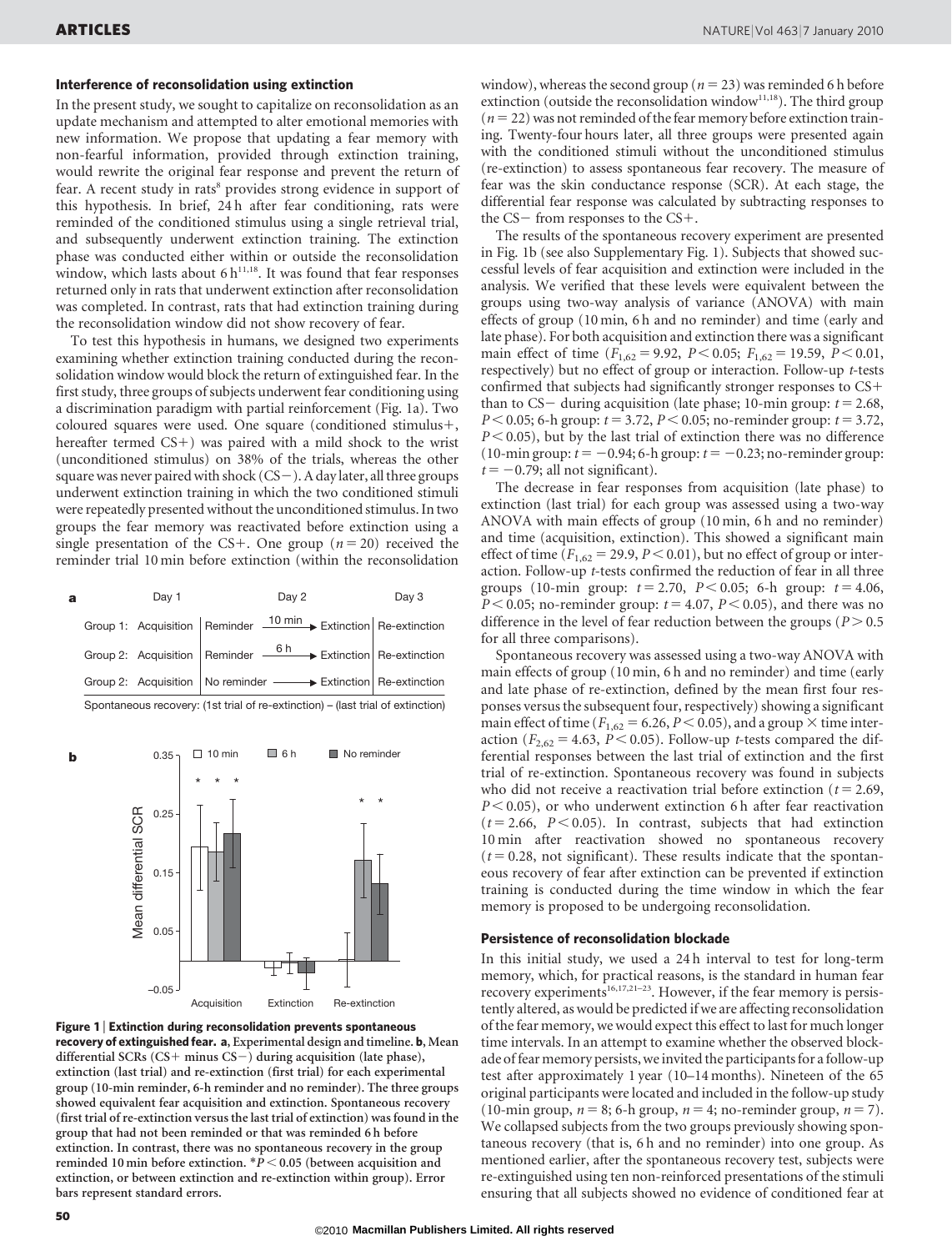the conclusion of the initial experiment. This re-extinction allowed us to conduct a second test of fear recovery a year later. For this second recovery test, we used a more potent recovery assay, namely reinstatement, in which subjects were exposed to four unsignalled shocks, followed by non-reinforced presentations of the conditioned stimuli. The index of fear recovery (Fig. 2 and Supplementary Fig. 2) was the difference in the conditioned fear response at the end of re-extinction after the initial spontaneous recovery test and the conditioned fear response immediately after reinstatement 1 year later. The conditioned fear response at the end of re-extinction and post-reinstatement was calculated using a differential SCR score  $(CS+$  minus  $CS-$ ). A twoway ANOVA with main factors of group (10 min, 6 h/no-reminder) and stage (re-extinction, post-reinstatement) showed a significant main effect of group ( $F_{1,17}$  = 5.89,  $P$  < 0.05). The group  $\times$  stage interaction was marginally significant  $(F_{1,17} = 2.78, P < 0.07,$  one-tail). Follow-up one-tail *t*-test comparisons showed that reinstatement was significant in the 6-h/no-reminder group ( $t = 2.12$ ,  $P < 0.03$ ), but not the 10-min group ( $t = 0.22$ , not significant). Moreover, the reinstatement index was significantly larger in the 6-h/no-reminder group than the 10-min group ( $t = 1.75$ ,  $P < 0.05$ ). Lastly, a comparison of post-reinstatement conditioned fear between the groups showed a significant difference ( $t = 2.18$ ,  $P < 0.03$ ).

These results indicate that reactivation of a fear memory renders it labile and extinction training during this lability period leads to a long lasting blockade of recovery of fear. In contrast, recovery of fear a year later was observed after regular extinction training. Fear recovery was also observed when extinction training was conducted with a sufficient temporal gap after reactivation, presumably allowing for reconsolidation to be complete.

#### Specificity of reconsolidation blockade

If interfering with reconsolidation using extinction is to be clinically useful, it is also important to determine whether it is specific. In reallife situations, a traumatic event can be associated with several cues, and each could potentially trigger the recollection of the event and elicit fear reactions. To assess the specificity of this fear blockade technique, we examined whether interfering with the reconsolidation of one fear predictive cue would affect the fate of another, associated cue.



Figure 2 <sup>|</sup> Blockade of the return of fear persists one year later. The reinstatement index is the difference in the conditioned fear response (CS+  $\,$ minus  $CS-$ ) at the end of re-extinction after the initial spontaneous recovery test and the conditioned fear response immediately after reinstatement a year later. The magnitude of the reinstatement was significantly higher in the 6-h/no-reminder group than in the 10-min group, which showed no reinstatement.  $*P < 0.05$ ; error bars represent standard errors.

In a second experiment, more than one stimulus was associated with the same aversive outcome (Fig. 3a). Specifically, using a withinsubject design, subjects underwent fear conditioning using three coloured squares. Two squares  $(CSa + and CSb+)$  were paired with the shock on 38% of the trials. The third square  $(CS<sup>-</sup>)$  was never paired with the shock. A day later, subjects received a single presentation of  $CSa+$  and the  $CS-$ , but not  $CSB+$ . Ten minutes after the reminder trial, extinction training was conducted (within the reconsolidation window) using repeated presentations of all conditioned stimuli without the aversive outcome. Reinstatement of the fear memory was conducted 24 h later, when subjects returned to the experiment room and received four unsignalled presentations of the shock. Ten minutes later, the conditioned stimuli were presented without the aversive outcome (re-extinction).

The results of the experiment are presented in Fig. 3b (see also Supplementary Fig. 3). Subjects ( $n = 18$ ) that showed successful fear acquisition and extinction were included. We verified that these levels were equivalent between the two conditioned stimuli  $(CSa+$ and  $C\text{Sb}$ +) using two-way ANOVAs with main effects of stimulus  $(CSa+, CSb+$  and  $CS-$ ) and time (early and late phase, defined by the mean response during the first and second half of each phase, respectively). In acquisition, there was a significant main effect of stimulus ( $F_{2,51} = 3.51$ ,  $P < 0.05$ ) and a stimulus  $\times$  time interaction  $(F_{2,51} = 3.27, P < 0.05)$ . In extinction, there was a significant main effect of time ( $F_{1,51} = 48.74$ ,  $P < 0.01$ ). Follow-up t-tests were used to further assess acquisition and extinction of fear. We compared the mean SCR to  $Csa + or CSb + with the  $CS -$  during the second half$ of the acquisition session. Subjects showed significantly stronger responses to CSa+ than to CS- ( $t = 6.01, P < 0.05$ ), as well as to CSb+ compared to  $CS-(t = 6.68, P < 0.05)$ . Moreover, the level of acquisition to  $CSa+$  and  $C5b+$  was equivalent ( $t = 0.76$ , not significant). To

| a | Dav 1         | Day 2            | Day $3$       |  |
|---|---------------|------------------|---------------|--|
|   | Acquisition   | Reminder         | Reinstatement |  |
|   | CSa+ CSb+ CS- | $CSa+CS-$        | $4 \times US$ |  |
|   |               | $10 \text{ min}$ | $10$ min      |  |
|   |               | Extinction       | Re-extinction |  |
|   |               | CSa+ CSb+ CS-    | CSa+ CSb+ CS- |  |

Reinstatement: (1st trial of re-extinction) – (last trial of extinction)



Figure 3 <sup>|</sup> Blockade of the return of fear is specific to reactivated memories. a, Experimental design and timeline. US, unconditioned stimulus. b, Mean SCRs (CSa+, CSb+ and CS-) during acquisition (late phase), extinction (last trial) and re-extinction (first trial). Subjects had equivalent levels of acquisition and extinction of conditioned fear to the two conditioned stimuli. The index of fear recovery was the first trial of re-extinction (after reinstatement) minus the last trial of extinction (before reinstatement). Fear reinstatement was found only to  $CSB+$  (not reminded before extinction training), but not to  $CSa+$  (reminded 10 min before extinction training).  $*P < 0.05$  (between acquisition and extinction, or extinction and reextinction for each stimulus). Error bars represent standard errors.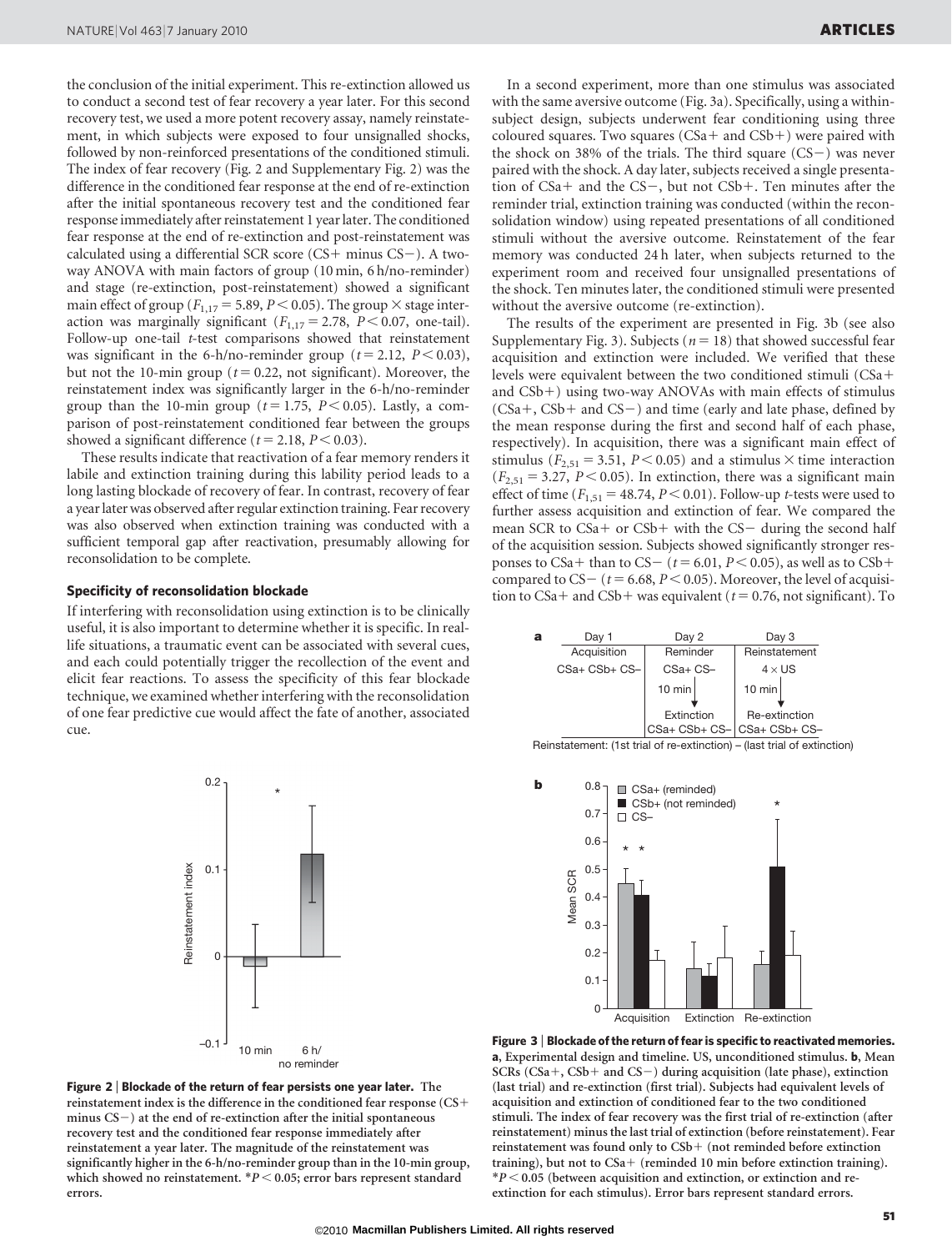assess fear extinction, we compared the mean SCR to  $Csa + or CSb +$ with the  $CS-$  during the last trial of extinction. There were no significant differences in responses to CSa+ compared to CS- ( $t = -0.26$ , not significant), or to CSb+ compared to CS- ( $t = -0.56$ , not significant), and responses to  $Csa +$  and  $Csb +$  were equally extinguished  $(t = 0.23$ , not significant). Moreover, subjects had successful reduction of fear, as assessed by comparing the SCR during the second half of acquisition with the last trial of extinction, to both  $CSa + (t = 2.62, t)$  $P < 0.05$ ) and CSb+ ( $t = 4.08$ ,  $P < 0.05$ ) but not to the CS- $(t = -0.09$ , not significant), which was low to begin with.

To assess the recovery of fear, we used a two-way ANOVA with main effects of stimulus ( $CSa+$ ,  $CSB+$  and  $CS-$ ) and time (early and late phase of re-extinction, defined by the mean first four responses versus the last four, respectively), which revealed a stimulus  $\times$  time interaction ( $F_{2,51} = 5.14$ ,  $P < 0.01$ ). Using follow-up t-tests, we compared the SCR during the last trial of extinction (before reinstatement) with the first trial of re-extinction (after reinstatement). Subjects showed reinstated fear responses only to  $CSB+$ , which is the stimulus that was not reminded before extinction ( $t = 2.16$ ,  $P < 0.05$ ). In contrast, fear responses to CSa+, which was reminded 10 min before extinction training, did not recover ( $t = 0.22$ , not significant). As expected, there were also no fear responses to the  $CS (t = 0.16$ , not significant). Thus, extinction during reconsolidation affected only the reactivated memory and no other trace associated with the original event.

#### **Discussion**

The present findings suggest a new technique to target specific fear memories and prevent the return of fear after extinction training. Using two recovery assays, we demonstrated that extinction conducted during the reconsolidation window of an old fear memory prevented the spontaneous recovery or the reinstatement of fear responses, an effect that was maintained a year later. Moreover, this manipulation selectively affected only the reactivated conditioned stimulus while leaving fear memory to the other non-reactivated conditioned stimulus intact.

It has been suggested that the adaptive function of reconsolidation is to allow old memories to be updated each time they are retrieved<sup>3,7,8</sup>. In other words, our memory reflects our last retrieval of it rather than an exact account of the original event. This notion has received support from interference paradigms targeting motor and declarative memories<sup>7,18,19</sup>. These studies demonstrate that new information provided during reconsolidation could affect old memories by modifying or interfering with them, but in contrast to the present study, they do not provide evidence for memory blockade. This difference in the effect of new information presented during reconsolidation on the subsequent qualities of different types of memory may be due to the diverse nature of the underlying memory systems. For instance, unlike the distributed cortical representation of declarative memories<sup>20</sup>, conditioned fear has a more discrete neural representation localized in the amygdala<sup>24</sup>. Indeed, in the lateral amygdala, pharmacological blockade of the molecular cascade engaged by retrieval prevents the reconsolidation of fear memories in rats<sup>4</sup>. This raises the possibility that our behavioural manipulation, namely, extinction training during reconsolidation, targeted the same molecular mechanism.

Although the current behavioural study does not provide direct evidence that a process of reconsolidation mediates the effects of extinction training, support for this hypothesis comes from recent findings in rats<sup>8</sup>. After fear consolidation, a single isolated retrieval trial before extinction prevented the recovery of fear in rats. Interestingly, plasticity in the lateral amygdala induced by the conditioned stimulus retrieval was impaired by the presentation of a conditioned stimulus 1 h later, indicating possible interference with the reconsolidation process, similar to the interference caused to reconsolidation by pharmacological blockade in rats<sup>4</sup>. Together, these findings reveal cross-species similarities, which may reflect an evolutionarily preserved adaptive mechanism whereby the neural representation of fear memory can be significantly altered through time-dependent molecular mechanisms triggered by exposure to fear-eliciting stimuli.

The current results also suggest that timing may have a more important role in the control of fear than previously appreciated. Standard extinction training, without previous memory reactivation, also triggers the fear memory. Given this, one might expect mere extinction training to have similar effects. That is, the first trial of extinction might serve as the reminder cue triggering the reconsolidation cascade, which is immediately followed by extinction. However, there is abundant evidence that during standard extinction training the non-reinforced presentations of the fear-eliciting cue induce new inhibitory learning, which competes for expression with the initial fear learning, resulting in the recovery of fear responses in some circumstances<sup>16,17,21–23,25,26</sup>. Our findings indicate that the timing of extinction relative to the reactivation of the memory can capitalize on reconsolidation mechanisms. Two factors may be important determinants in this process: the timing of extinction training relative to retrieval, and/or the chunking of the conditioned stimulus presentations during extinction relative to reactivation (that is, the fact that they are massed relative to the single retrieval trial during the reconsolidation phase). Further studies are required to disentangle these possibilities.

In conclusion, the present study showed that updating fear memories with non-fearful information provided through extinction training led to the blockade of previously learned fear responses and a lasting change in the original fear memory. These results have significant implications for the treatment of anxiety disorders. Current forms of therapy rely heavily on extinction<sup>27,28</sup>, but the fact that extinguished fear could recover under certain conditions dampens the resilience of anxiety patients after treatment. The discovery that certain pharmacological manipulation can potentially erase memories through effects on reconsolidation has been encouraging; however, most compounds showing such effects in various species are toxic to humans. Recently, there has been promising evidence using compounds that are testable on humans, namely  $\beta$ -adrenergic receptor blockers<sup>29</sup>, which also show effects in trauma patients<sup>30</sup>, but these effects are not observed in every case<sup>31</sup>. The present study proposes that such invasive techniques are not necessary. Using a more natural intervention that captures the adaptive purpose of reconsolidation allows a safe and easily implemented way to prevent the return of fear.

#### METHODS SUMMARY

Two experiments were designed to examine whether extinction training conducted during the reconsolidation window would block the return of extinguished fear. The measure of fear was the SCR. In the first study, three groups of subjects underwent a discrimination fear conditioning paradigm with partial reinforcement. Two coloured squares ( $CS+$  and  $CS-$ ) were used. The  $CS+$  was paired with a mild shock to the wrist (unconditioned stimulus) on about onethird of the trials, and the  $CS-$  was never paired with the shock. A day later, all three groups underwent extinction training (repeated conditioned stimulus presentations without the unconditioned stimulus). In two groups the fear memory was reactivated before extinction using a single presentation of the  $CS+$ . One group received the reminder trial 10 min before extinction (within the reconsolidation window), whereas the second group was reminded 6 h before extinction (outside the reconsolidation window). The third group was not reminded of the fear memory before extinction training. To assess spontaneous fear recovery, a day later all three groups were presented with the conditioned stimuli without the unconditioned stimulus (re-extinction). About a year later, the return of fear was assessed again using a different recovery assay (reinstatement).

The second experiment used a within-subject design where subjects underwent fear conditioning using three coloured squares. Two squares ( $CSa+$  and  $CSb+$ ) were paired with the shock on about one-third of the trials. The third square  $(CS-)$  was never paired with the shock. A day later, subjects received a single presentation of  $Csa+$  and the  $CS-$ , but not  $CSB+$ . Ten minutes after the reminder trial, extinction training was conducted (within the reconsolidation window) using repeated presentations of all conditioned stimuli without the unconditioned stimulus. Reinstatement of the fear memory was conducted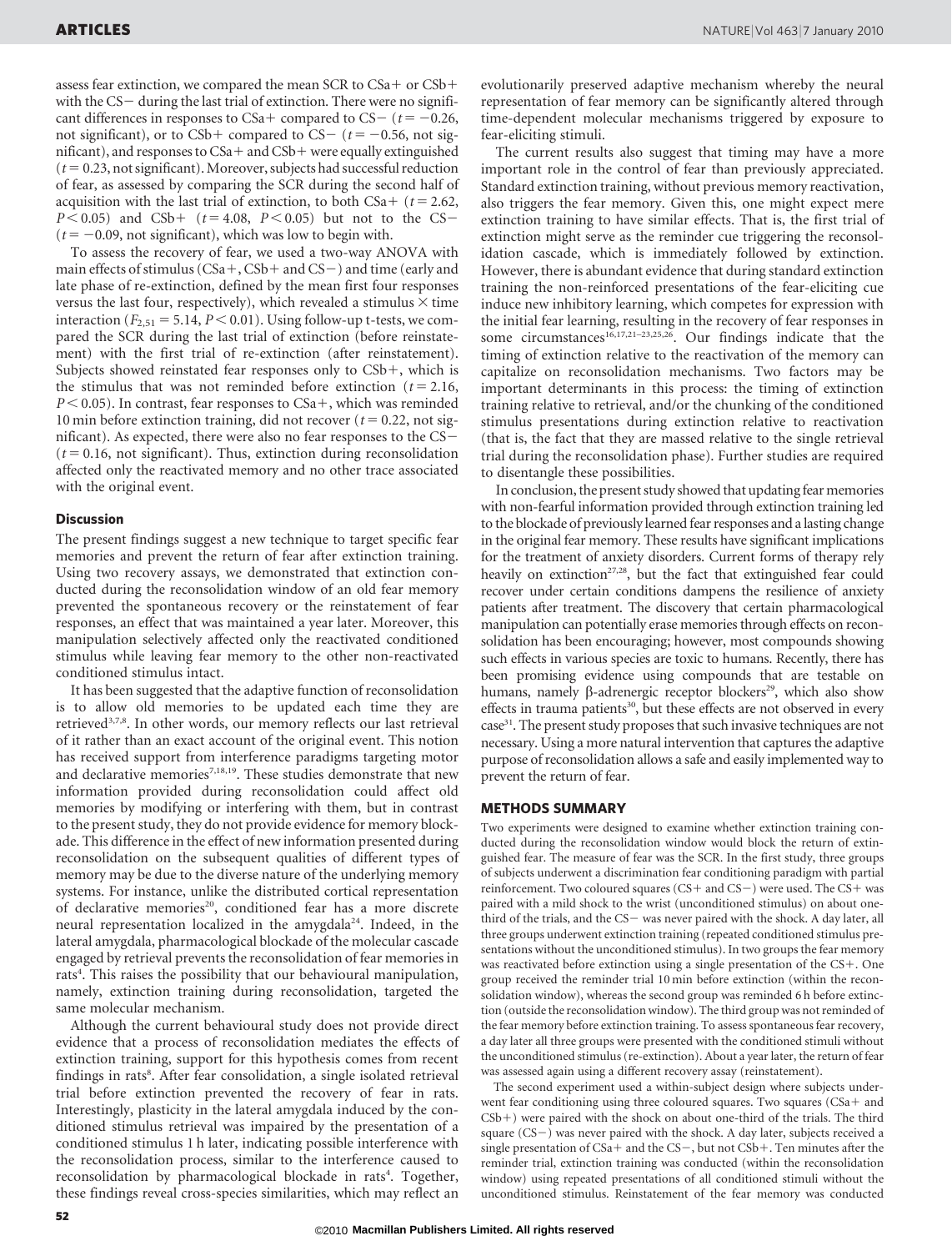24 h later, when subjects returned to the experiment room and received four unsignalled presentations of the shock. Ten minutes later the conditioned stimuli were presented without the aversive outcome (re-extinction).

Full Methods and any associated references are available in the online version of the paper at<www.nature.com/nature>.

#### Received 24 August; accepted 5 November 2009. Published online 9 December 2009.

- 1. Miracle, A. D., Brace, M. F., Huyck, K. D., Singler, S. A. & Wellman, C. L. Chronic stress impairs recall of extinction of conditioned fear. Neurobiol. Learn. Mem. 85, 213–218 (2006).
- 2. Misanin, J. R., Miller, R. R. & Lewis, D. J. Retrograde amnesia produced by electroconvulsive shock after reactivation of a consolidated memory trace. Science 160, 554–555 (1968).
- 3. Alberini, C. M. Mechanisms of memory stabilization: are consolidation and reconsolidation similar or distinct processes? Trends Neurosci. 28, 51–56 (2005).
- 4. Nader, K., Schafe, G. E. & LeDoux, J. E. Fear memories require protein synthesis in the amygdala for reconsolidation after retrieval. Nature 406, 722–726 (2000).
- 5. Dudai, Y. Reconsolidation: the advantage of being refocused. Curr. Opin. Neurobiol. 16, 174–178 (2006).
- 6. Sara, S. J. & Hars, B. In memory of consolidation. Learn. Mem. 13, 515–521 (2006). 7. Hupbach, A., Gomez, L., Hardt, O. & Nadel, R. Reconsolidation of episodic
- memories: a subtle reminder triggers integration of new information. Learn. Mem. 14, 47–53 (2007).
- 8. Monfils, M.-H., Cowansage, K. K., Klann, E. & LeDoux, J. E. Extinctionreconsolidation boundaries: key to persistent attenuation of fear memories. Science 324, 951–955 (2009).
- Squire, L. R. & Davis, H. P. The pharmacology of memory: a neurobiological perspective. Annu. Rev. Pharmacol. Toxicol. 21, 323–356 (1981).
- 10. McGaugh, J. L. Memory—a century of consolidation. Science 287, 248–251 (2000).
- 11. Duvarci, S. & Nader, K. Characterization of fear memory reconsolidation. J. Neurosci. 24, 9269–9275 (2004).
- 12. Alberini, C. M., Milekic, M. H. & Tronel, S. Memory: mechanisms of memory stabilization and de-stabilization. Cell. Mol. Life Sci. 63, 999-1008 (2006).
- 13. Lee, J. L., Milton, A. L. & Everitt, B. J. Reconsolidation and extinction of conditioned fear: inhibition and potentiation. J. Neurosci. 26, 10051–10056 (2006).
- 14. Doyère, V., Debiec, J., Monfils, M. H., Schafe, G. E. & LeDoux, J. E. Synapse-specific reconsolidation of distinct fear memories in the lateral amygdala. Nature Neurosci. 10, 414–416 (2007).
- 15. Myers, K. M., Ressler, K. J. & Davis, M. Different mechanisms of fear extinction dependent on length of time since fear acquisition. Learn. Mem. 13, 216–223  $(2006)$
- 16. Alvarez, R. P., Johnson, L. & Grillon, C. Contextual-specificity of short-delay extinction in humans: renewal of fear-potentiated startle in a virtual environment. Learn. Mem. 14, 247–253 (2007).
- 17. Schiller, D. et al. Evidence for recovery of fear following immediate extinction in rats and humans. Learn. Mem. 15, 394–402 (2008).
- 18. Walker, M. P., Brakefield, T., Hobson, J. A. & Stickgold, R. Dissociable stages of human memory consolidation and reconsolidation. Nature 425, 616–620 (2003).
- 19. Forcato, C. et al. Reconsolidation of declarative memory in humans. Learn. Mem. 14, 295–303 (2007).
- 20. Squire, L. H. & Knowlton, B. J. in The New Cognitive Neurosciences (ed. Gazzaniga, M. S.) 765–780 (MIT Press, 2000).
- 21. Phelps, E. A., Delgado, M. R., Nearing, K. I. & LeDoux, J. E. Extinction learning in humans: role of the amygdala and vmPFC. Neuron 43, 897–905 (2004).
- 22. Kalisch, R. et al. Context-dependent human extinction memory is mediated by a ventromedial prefrontal and hippocampal network. J. Neurosci. 26, 9503–9511  $(2006)$
- 23. Milad, M. R. et al. Recall of fear extinction in humans activates the ventromedial prefrontal cortex and hippocampus in concert. Biol. Psychiatry 62, 446–454  $(2007)$
- 24. LeDoux, J. E. Emotion circuits in the brain. Annu. Rev. Neurosci. 23, 155–184 (2000).
- 25. Bouton, M. E. Context, ambiguity, and unlearning: sources of relapse after behavioral extinction. Biol. Psychiatry 52, 976–986 (2002).
- 26. Quirk, G. J. & Mueller, D. Neural mechanisms of extinction learning and retrieval. Neuropsychopharmacology 33, 56–72 (2008).
- 27. Foa, E. B., Franklin, M. E. & Moser, J. Context in the clinic: how well do cognitivebehavioral therapies and medications work in combination. Biol. Psychiatry 52, 987–997 (2002).
- 28. Rauch, S. L., Shin, L. M. & Phelps, E. A. Neurocircuitry models of posttraumatic stress disorder and extinction: human neuroimaging research—past, present and future. Biol. Psychiatry 60, 376–382 (2006).
- 29. Kindt, M., Soeter, M. & Vervliet, B. Beyond extinction: erasing human fear responses and preventing the return of fear. Nature Neurosci.12, 256–258 (2009).
- 30. Brunet, A. et al. Effect of post-retrieval propranolol on psychophysiologic responding during subsequent script-driven traumatic imagery in post-traumatic stress disorder. J. Psychiatr. Res. 42, 503–506 (2008).
- 31. Tollenaar, M. S., Elzinga, B. M., Spinhoven, P. & Everaerd, W. Psychophysiological responding to emotional memories in healthy young men after cortisol and propranolol administration. Psychopharmacology (Berl.) 203, 793–803 (2009).

Supplementary Information is linked to the online version of the paper at <www.nature.com/nature>.

Acknowledgement We thank K. Doelling for assistance with data collection and discussions on the revised version of the manuscript. We also thank Y. Niv and M. Milad for advice on the experimental protocols. This study was funded by the James S. McDonnell Foundation and National Institutes of Health (NIH) grant R21 MH072279 (E.A.P.), NIH grants R37 MH038774, P50 MH058911, RO1 MH046516 and K05 MH067048 (J.E.L.), Postdoctoral fellowships NSERC, CIHR and AHFMR (M.-H.M.), and a Fulbright award (D.S.).

Author Contributions D.S. designed the experiments, collected and analysed data, interpreted the data and wrote the first draft of the manuscript; C.M.R. and D.C.J. collected the data and contributed to experimental design, analysis, interpretation and the final version of the manuscript; M.-H.M., J.E.L. and E.A.P. contributed to experimental design, data interpretation, and the final version of the manuscript.

Author Information Reprints and permissions information is available at <www.nature.com/reprints>. Correspondence and requests for materials should be addressed to E.A.P. ([liz.phelps@nyu.edu\)](mailto:liz.phelps@nyu.edu).